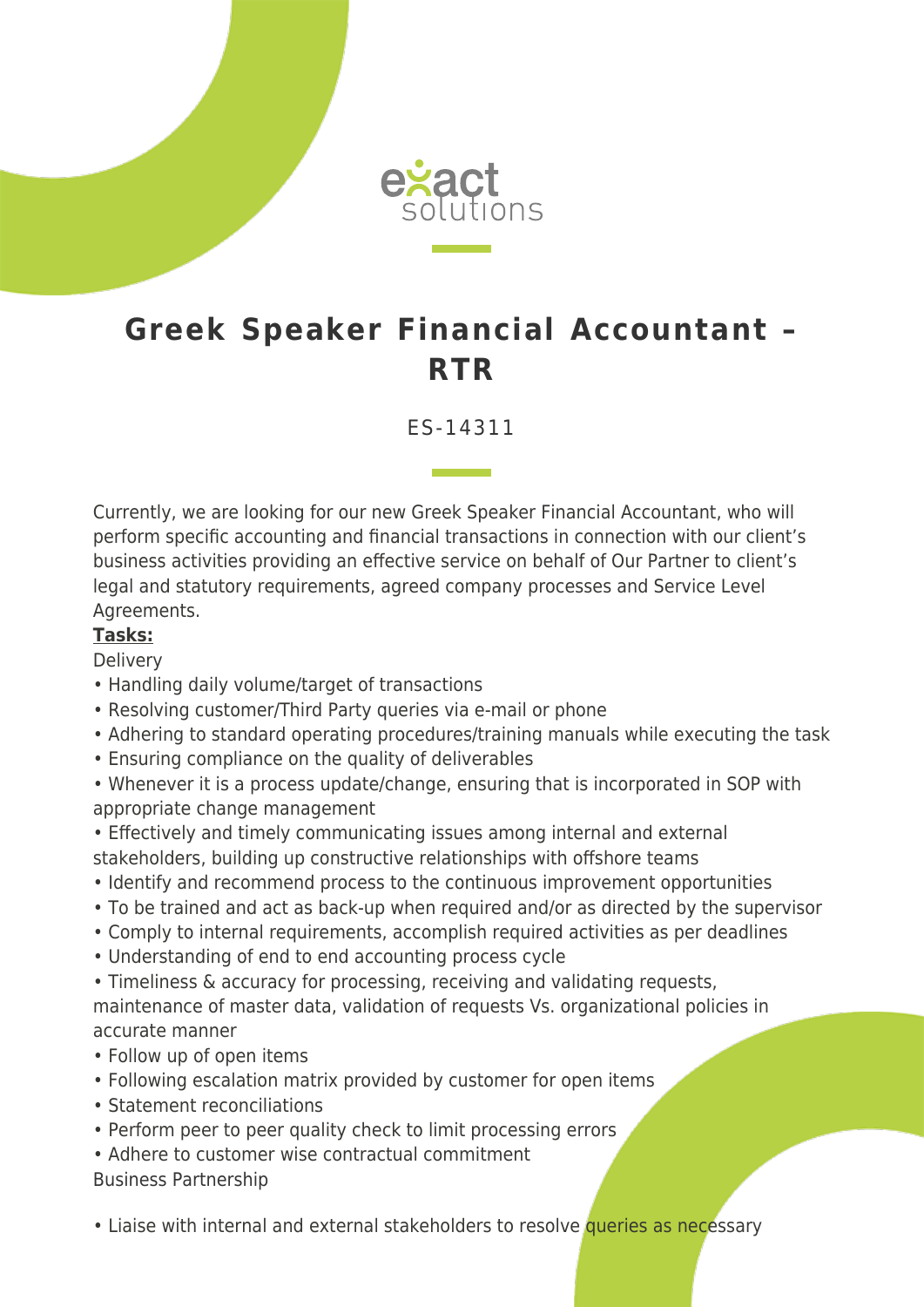• Foster and maintain high level of communication within own team and with other members

• Foster and maintain good business relationships with all stakeholders

• Attending weekly calls and other business communications with the client's local team, as necessary

Additional tasks

• Might be required to travel to client location(s) on DD (Due diligence) or KT (Onsite Knowledge transfer) or to be part of client meetings

• Provides assistance within the agreed framework in case of any ad-hoc request raised by the client

• Comply with internal requirements, respond to the queries / requests of the team leader, project manager and / or the other internal supervisor regarding internal administrative tasks such as time sheet completion, performance management etc.

• Support the Team Leader by providing the requested data / information regarding the internal and external reporting

• Other tasks that are related to the position and are assigned by the supervisor including working in any other language(s) spoken at the required level

• Associate might be required to be trained and act as backup of other activities

• Shall not disclose any confidential information in respect to the affairs of the Company to any unauthorized person;

• Performs any other administrative or non-administrative duties as assigned by any representatives of the Company from time to time either through direct written order or by oral assignment.

Domain specific

• Prepares journal entries; maintains and reconciles ledger accounts

• Balances books or accounts and prepares profit/loss, income and balance sheet statements

• Reviews and verifies the accuracy of journal entries and accounting classifications assigned to various records

- Prepares and analyzes financial statements and monthly reports
- Prepares balance sheet reconciliation and margin trend analysis
- Assists with audits by providing supporting records and documentation
- Conducts studies and develops solutions for improving accounting processes
- Prepares and analyzes tax records and reports
- Prepares local, state and federal tax returns
- Assists in preparing statistical and financial reports
- Maintains records and performs miscellaneous tax assignments
- All other duties as assigned

## **Requirements:**

- 2 years of relevant experience in RTR (accounting)
- Strong analytical skills
- Graduate or equivalent in Finance and Accounting
- Good Communication skills
- Working experience of an ERP is mandatory
- Strong Microsoft Office knowledge (Excel and PowerPoint)